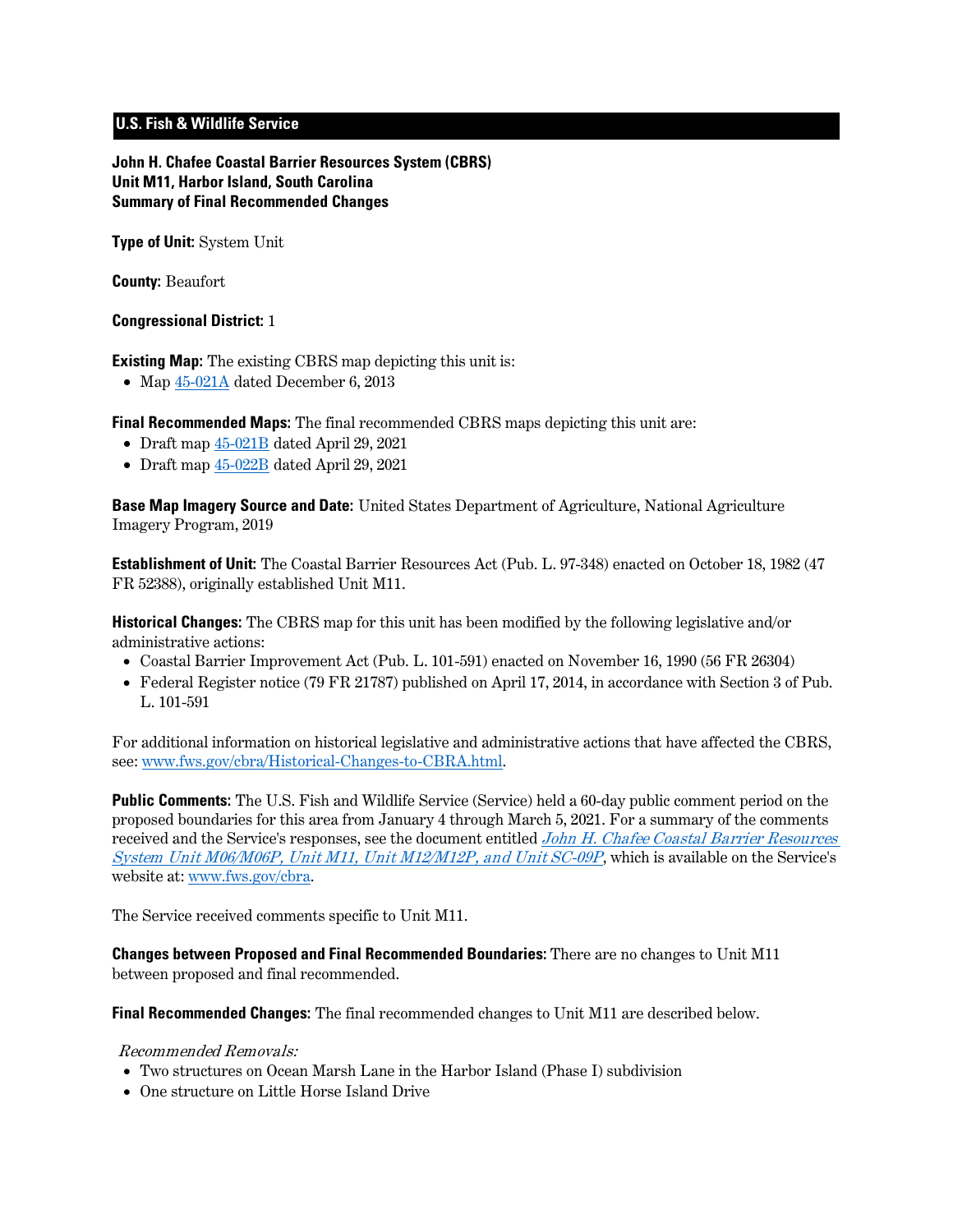## **Unit M11 Summary of Recommended Changes (continued)**

- A small area of fastland including two structures, located at the end of Harbor Oaks Lane
- One structure on Coffin Point along Sea Pines Drive

# Recommended Additions:

- Wetlands and small areas of fastland on Harbor Island in the vicinity of the Harbor Island subdivision
- Minor areas of privately owned wetlands that are subject to a conservation easement (held by the Beaufort County Open Land Trust), located on Harbor Island east of Sea Island Parkway near the terminus of Harbor Key Drive and Harbor Drive North
- Areas of undeveloped fastland and wetlands on the north end of Horse Island in the Harbor River
- Wetlands along Wards Creek in the vicinity of Gay Fish County Road and U.S. Highway 21 (Sea Island Parkway)
- Small areas of fastland and wetlands south of Inglewood Circle near its intersection with Janette Drive
- Fastland and wetlands along Middle Point Road, including one residential structure

## Other Modifications/Information:

• Areas of fastland and associated aquatic habitat located on Harbor Island that are privately owned and subject to a conservation easement (held by the Beaufort County Open Land Trust) are currently within System Unit M11. These areas are not proposed for reclassification to an Otherwise Protected Area because the conservation easement was not in place when the areas were first included in 1982 within the CBRS.

For information about the Service's guiding principles and criteria for assessing CBRS boundary modifications, visit www.fws.gov/cbra/maps/Boundary-Modifications.html.

**Technical Correction Assessment:** The Service has completed a Technical Correction Assessment to address requests that were received to determine whether mapping errors exist for specific areas within this unit. The assessment can be found in the *[Summary of Proposed Changes for Unit M11](https://www.fws.gov/cbra/projects/technical-corrections/M11-Proposed-Unit-Summary.pdf)*, which is available on the Service's website: [www.fws.gov/cbra.](http://www.fws.gov/cbra)